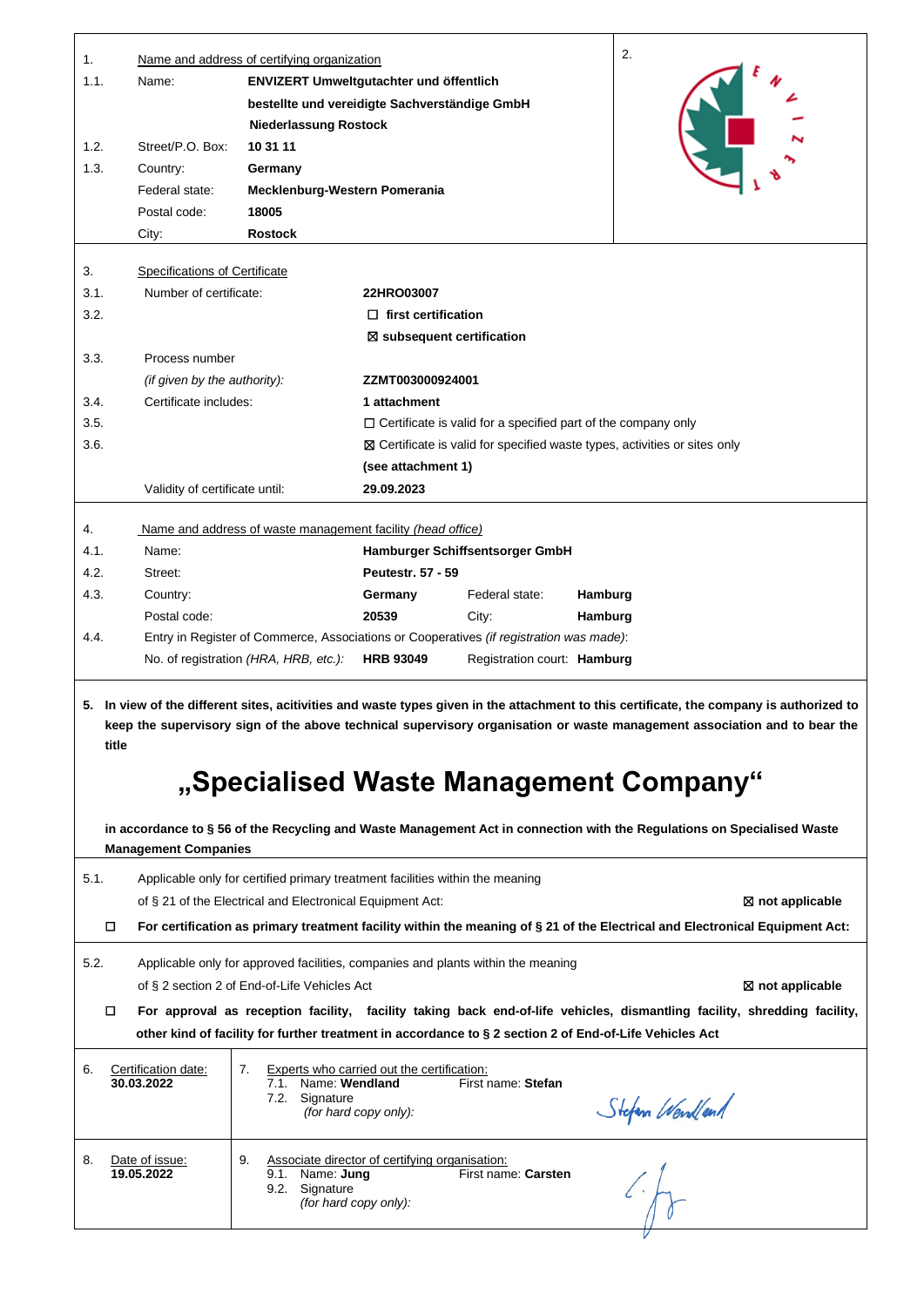|                                                                                  | Attachment 1 to Certificate No. 22HRO03007                                                                                                                                                                                                                                          |                                                                                                                                                                                        |         |                                                                                                                                                            |  |  |  |  |  |
|----------------------------------------------------------------------------------|-------------------------------------------------------------------------------------------------------------------------------------------------------------------------------------------------------------------------------------------------------------------------------------|----------------------------------------------------------------------------------------------------------------------------------------------------------------------------------------|---------|------------------------------------------------------------------------------------------------------------------------------------------------------------|--|--|--|--|--|
| 1.                                                                               | Site                                                                                                                                                                                                                                                                                |                                                                                                                                                                                        |         |                                                                                                                                                            |  |  |  |  |  |
|                                                                                  | (in case of several sites, please fill in a separate attachment for each site):                                                                                                                                                                                                     |                                                                                                                                                                                        |         |                                                                                                                                                            |  |  |  |  |  |
|                                                                                  |                                                                                                                                                                                                                                                                                     | 1.1. Name of site:                                                                                                                                                                     |         | Hamburger Schiffsentsorger GmbH                                                                                                                            |  |  |  |  |  |
|                                                                                  |                                                                                                                                                                                                                                                                                     | 1.2. Street:                                                                                                                                                                           |         | <b>Peutestr. 57 - 59</b>                                                                                                                                   |  |  |  |  |  |
|                                                                                  |                                                                                                                                                                                                                                                                                     | 1.3. Country:                                                                                                                                                                          |         | Germany                                                                                                                                                    |  |  |  |  |  |
|                                                                                  |                                                                                                                                                                                                                                                                                     | Federal state:                                                                                                                                                                         | Hamburg |                                                                                                                                                            |  |  |  |  |  |
| Postal Code:<br>20539                                                            |                                                                                                                                                                                                                                                                                     |                                                                                                                                                                                        |         |                                                                                                                                                            |  |  |  |  |  |
|                                                                                  |                                                                                                                                                                                                                                                                                     | City:                                                                                                                                                                                  | Hamburg |                                                                                                                                                            |  |  |  |  |  |
| 2.                                                                               |                                                                                                                                                                                                                                                                                     | <b>Certified Activities</b>                                                                                                                                                            |         |                                                                                                                                                            |  |  |  |  |  |
| $\overline{\phantom{0}}$<br>$\overline{\phantom{a}}$<br>$\overline{\phantom{0}}$ |                                                                                                                                                                                                                                                                                     | Treatment must always be marked with a cross in combination with recovery and/or disposal.<br>Storage must always be marked with a cross in combination with recovery and/or disposal. |         | In case of different activities please fill in a separate attachment for each activity, if different waste types are concerned.                            |  |  |  |  |  |
|                                                                                  |                                                                                                                                                                                                                                                                                     | 2.1. Collection                                                                                                                                                                        | ⊠       | Ident. No. as per § 28 of Ordinance on Waste Recovery + Disposal Records:                                                                                  |  |  |  |  |  |
|                                                                                  |                                                                                                                                                                                                                                                                                     | B1209A0003                                                                                                                                                                             |         |                                                                                                                                                            |  |  |  |  |  |
|                                                                                  |                                                                                                                                                                                                                                                                                     | 2.1.1. in Germany only<br>2.1.2. worldwide                                                                                                                                             |         | ⊠<br>□                                                                                                                                                     |  |  |  |  |  |
|                                                                                  |                                                                                                                                                                                                                                                                                     | 2.2. Transport<br>B1209A0003                                                                                                                                                           | ⊠       | Ident. No. as per § 28 of Ordinance on Waste Recovery + Disposal Records:                                                                                  |  |  |  |  |  |
|                                                                                  |                                                                                                                                                                                                                                                                                     | 2.2.1. in Germany only<br>2.2.2. worldwide                                                                                                                                             |         | ⊠<br>□                                                                                                                                                     |  |  |  |  |  |
|                                                                                  |                                                                                                                                                                                                                                                                                     | 2.3. Storage<br>2.3.1. for recovery (No. 2.5)<br>2.3.2. for disposal (No. $2.6$ )                                                                                                      | □       | Ident. No. as per § 28 of Ordinance on Waste Recovery + Disposal Records:<br>No. of waste managing company:<br>□<br>$\Box$                                 |  |  |  |  |  |
|                                                                                  |                                                                                                                                                                                                                                                                                     | 2.4. Treatment<br>2.4.1. for recovery (No. 2.5)<br>2.4.2. for disposal (No. 2.6)                                                                                                       | □       | Ident. No. as per § 28 of Ordinance on Waste Recovery + Disposal Records:<br>$\Box$<br>No. of waste managing company:<br>□                                 |  |  |  |  |  |
|                                                                                  |                                                                                                                                                                                                                                                                                     | 2.5. Recovery<br>2.5.1. Preparation for reuse                                                                                                                                          | □       | Ident. No. as per § 28 of Ordinance on Waste Recovery + Disposal Records:<br>$\Box$ preparatory<br>No. of waste managing company:<br>$\Box$ finalized<br>□ |  |  |  |  |  |
|                                                                                  |                                                                                                                                                                                                                                                                                     | 2.5.2. Recycling<br>2.5.3. Other processing techniques                                                                                                                                 |         | □<br>□                                                                                                                                                     |  |  |  |  |  |
|                                                                                  |                                                                                                                                                                                                                                                                                     | 2.6. Disposal                                                                                                                                                                          | □       | Ident. No. as per § 28 of Ordinance on Waste Recovery + Disposal Records:<br>$\Box$ preparatory<br>No. of waste managing company:<br>$\Box$ finalized      |  |  |  |  |  |
|                                                                                  |                                                                                                                                                                                                                                                                                     | 2.7. Trading<br>BV00001464                                                                                                                                                             | ⊠       | Ident. No. as per § 28 of Ordinance on Waste Recovery + Disposal Records:                                                                                  |  |  |  |  |  |
|                                                                                  |                                                                                                                                                                                                                                                                                     | 2.7.1. in Germany only<br>2.7.2. worldwide                                                                                                                                             |         | ⊠<br>□                                                                                                                                                     |  |  |  |  |  |
|                                                                                  |                                                                                                                                                                                                                                                                                     | 2.8. Brokering<br>BV00001464                                                                                                                                                           | ⊠       | Ident. No. as per $\S$ 28 of Ordinance on Waste Recovery + Disposal Records:                                                                               |  |  |  |  |  |
|                                                                                  |                                                                                                                                                                                                                                                                                     | 2.8.1. in Germany only<br>2.8.2. worldwide                                                                                                                                             |         | ⊠<br>□                                                                                                                                                     |  |  |  |  |  |
| 3.                                                                               | Description of waste managing activities, in particular with regard to the technology of the facility:<br>(in case of several technical facilities a separate attachment must be filled in for each technical facility)<br>Collection and transport, trading and brokering of waste |                                                                                                                                                                                        |         |                                                                                                                                                            |  |  |  |  |  |
|                                                                                  | 3.1.<br>Applicable only for certified first treatment within the meaning of § 21 of the Electrical and Electronical Equipment Act:<br>$\boxtimes$ not applicable                                                                                                                    |                                                                                                                                                                                        |         |                                                                                                                                                            |  |  |  |  |  |
|                                                                                  | $\Box$<br>Compliance with the requirements of the Electrical and Electronical Equipment Act was verified and the<br>facility is classified as certified first treatment facility within the meaning of § 21 of the E.E.E.A.                                                         |                                                                                                                                                                                        |         |                                                                                                                                                            |  |  |  |  |  |
| 3.2.                                                                             |                                                                                                                                                                                                                                                                                     |                                                                                                                                                                                        |         | Applicable only for approved first treatment facilities within the meaning of § 2 section 2 of End-of-Life Vehicles Act:<br>$\boxtimes$ not applicable     |  |  |  |  |  |
|                                                                                  | $\Box$ Compliance with the requirements of the End-of-Life Vehicles Act was certified. Facility is classified as::<br>3.2.1. Reception facility<br>□                                                                                                                                |                                                                                                                                                                                        |         |                                                                                                                                                            |  |  |  |  |  |
|                                                                                  | 3.2.2. Disposal facility<br>□                                                                                                                                                                                                                                                       |                                                                                                                                                                                        |         |                                                                                                                                                            |  |  |  |  |  |
|                                                                                  |                                                                                                                                                                                                                                                                                     | 3.2.3. Disassembly facility                                                                                                                                                            |         | □                                                                                                                                                          |  |  |  |  |  |
|                                                                                  |                                                                                                                                                                                                                                                                                     | 3.2.4. Shredding facility                                                                                                                                                              |         | □                                                                                                                                                          |  |  |  |  |  |
|                                                                                  | 3.2.5. Other facility type for further treatment<br>□                                                                                                                                                                                                                               |                                                                                                                                                                                        |         |                                                                                                                                                            |  |  |  |  |  |